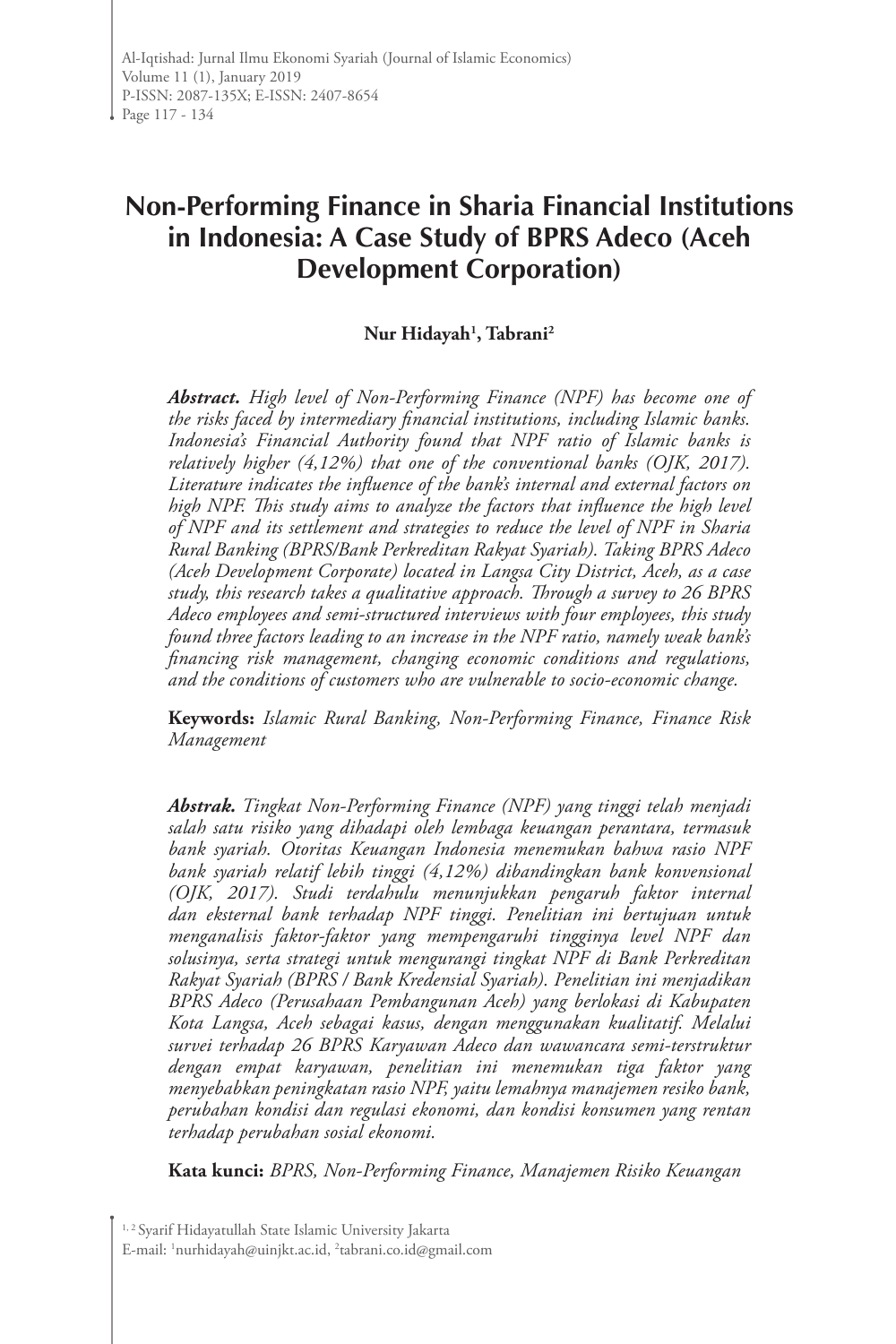# **Introduction**

Since the late period of New Order regime in the 1990s, Indonesia's banking industry has entered a new stage of development by the establishment of Bank Muamalah Indonesia, a commercial bank based on *sharia* values by avoiding *riba* (interest), *gharār* (uncertainty), and *maysīr* (gambling). Based on Law of the Republic of Indonesia Number 21 of 2008 on bank, banks are defined as banks that carry out their business activities based on Sharia principles. banks consist of Sharia Commercial Banks, Sharia Business Units (UUS/Unit Usaha Sharia) and Sharia Rural Banks (BPR/Bank Perkreditan Rakyat). Sharia Bank is a financial institution that carries out its activities in accordance with the provisions of the Quran and Hadith so that people who adhere to Sharia values persuasively prefer Banking to fulfill their daily needs, both consumptive and productive needs. Some Muslim economic scholars argue that the more developed the Sharia Banking industry in a country, the better the country's economic growth because it can help people to meet their needs and release the community from the interest system applied by conventional banks.

As financial institutions, banks function to collect and channel funds to the public in order to improve equity, economic growth and national stability towards increasing the welfare of the people. Banking is a vehicle that is able to collect and channel public funds effectively and efficiently towards improving people's living standards. The funds are in the form of consumptive financing and productive financing. In everyday life, people have needs that must be fulfilled, which include primary, secondary and tertiary needs.

There are times when the people do not have enough funds to fulfill all of their life needs so that they borrow from fellow citizens and financial institutions such as conventional banks and banks. In the process of financing distribution to be able to meet the needs of the community, financial institutions such as banks and conventional banks carry a high risk of credit or financing risk. Data from Financial Services Authority (Otoritas Jasa Keuangan/OJK) shows that the NPF of national banking is 4.12%, relatively higher than the NPF of conventional banks at 2.96% (Uly, 2017). This shows that the credit risk management of conventional banks is better than the financing risk management of banks.

In Langsa City, Nanggroe Aceh Darussalam, several banks run their activities in accordance with Sharia principles. One of which is the BPRS ADECO (Aceh Development Corporation) with the total assets of IDR 46, 420,337,000. In helping the community to be able to meet their needs, the BPRS ADECO offers *sharia*-based products, including *murabahah* and *Muḍārabah* products.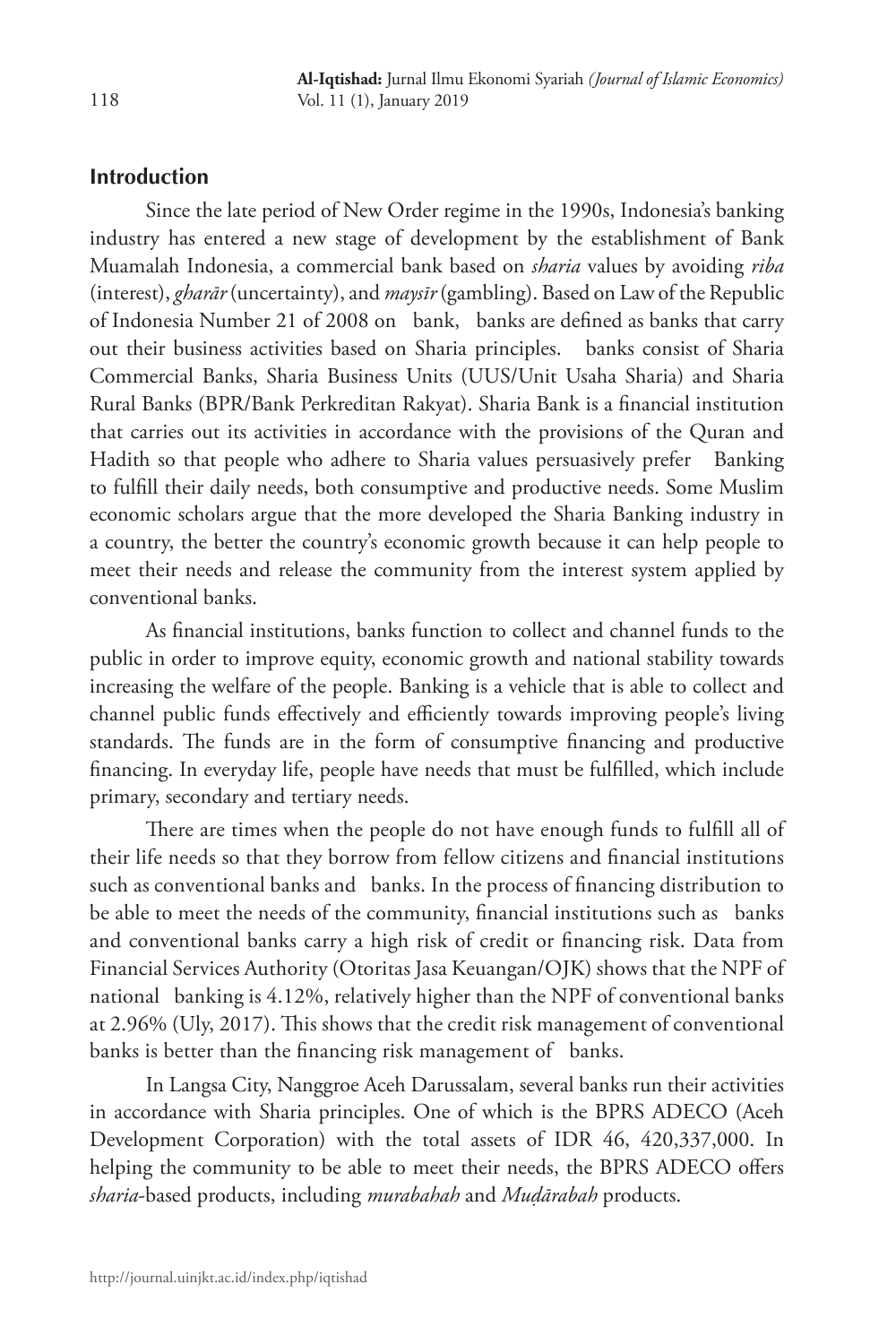According to Ascarya (2013), *Murabahah* is the sale and purchase of goods at the original price with the agreed-upon profit. In the *murabahah* contract, the seller must notify the cost of the goods he/she buys and determines an additional level of profit. In the process of payment, customers can pay in cash or debt (installments). Whereas *Muḍārabah* is a contract of cooperation between two parties in which the first party (*mālik*, *ṣaḥīb al-māl*, LKS) provides all capital, while the second party (*'amīl*, *mudhārib*, customers) acts as the manager. In this case, business profits are divided among them according to the agreement set forth in the contract (National Sharia Council, 2000).

In its operation, financing distribution is the main activity of BPRS ADECO, which contains risks that can affect the health of the bank. One of which is the increase in non-performing financing (problematic financing). In channeling funds to customers based on *sharia*, each bank must have rules and stages before providing financing. The rules are applied by the bank to avoid risks that might occur later; one of which is the risk of default. Therefore, it is important for the banks to assess 5Cs to get customers who are truly eligible to be given financing. The 5Cs include character (capital/character), capital, capacity (ability), collateral (guarantee) and condition (Lailiyah, 2014).

Even though the BPRS ADECO has assessed 5Cs before financing, there are still customers who fail to fulfill their obligations to the bank. This is not in line with the expectations of BPRS ADECO. BPRS ADECO hopes that the 5Ca assessment prior to the provision of financing will be able to minimize the risk of financing, but it is not.



BPRS ADECO's Financing Chart and NPF Ratio

From the graph above, it can be seen that in June 2012 the total amount of financing reached the lowest level at IDR 3.063.000 3862 but its NPF ratio

Data Source: Financial services authority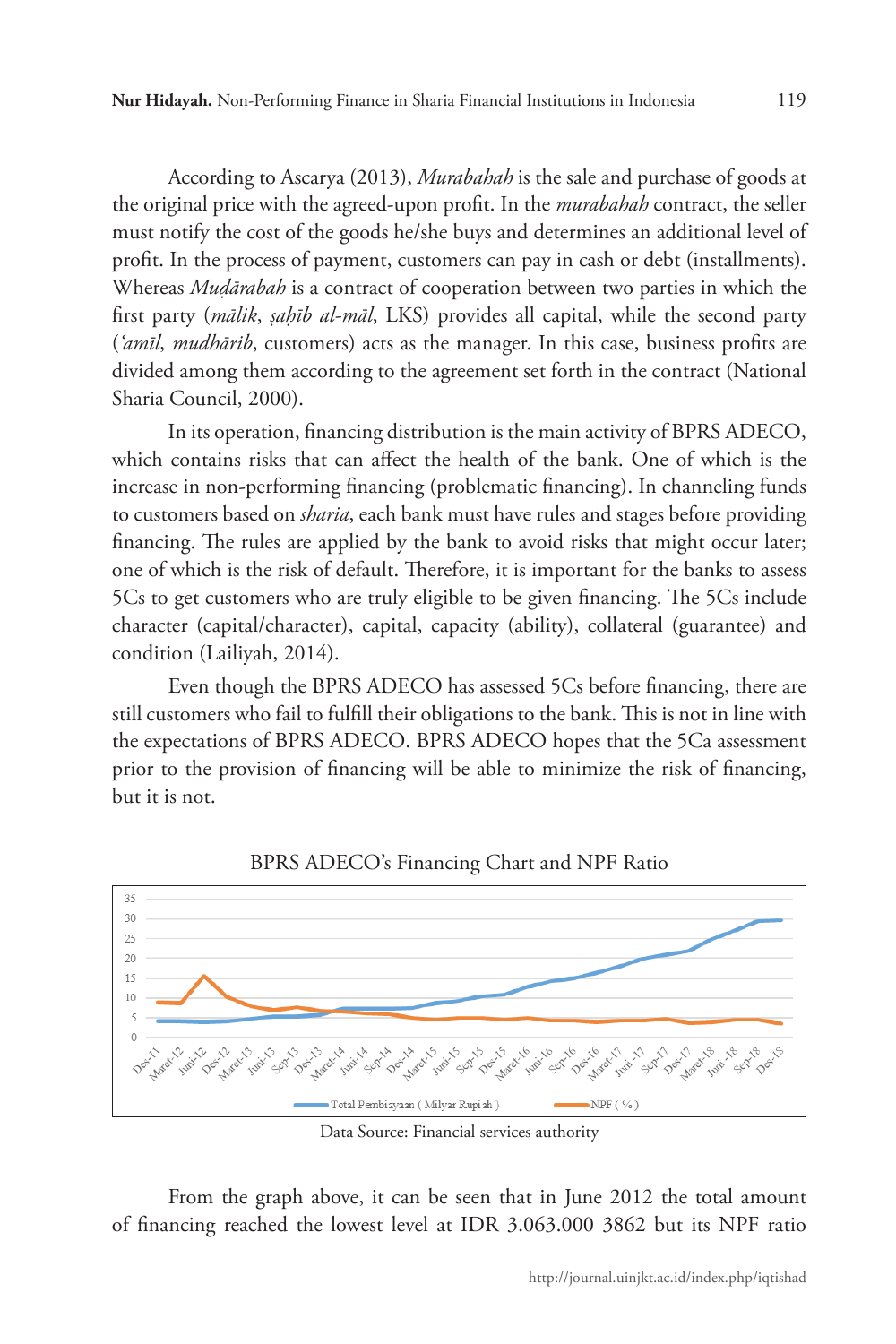reached the highest level of 15.62%. This is above the average national NPF ratio of whole BPRSs at 6.39% (Indonesia Bank, 2012), as well as above the maximum value of NPF set by the Bank of Indonesia at 7 %, stated in the Attachment of the Bank of Indonesia Circular Letter No. 9/29 /DPbS, 7 December 2007. However, in December 2018, with the amount of financing reaching the highest number of IDR 29,786,770,000, its NPF ratio was only 3.60%. This is far below the average national NPF ratio of the whole BPRSs at 9.30% (Financial Services Authority, 2018), and also below the maximum value set by Bank Indonesia at 7%.

At the moment, when the total financing is at the lowest level, the NPF ratio of BPRS ADECO is at the highest level. Meanwhile, when the total financing is at the highest level, the NPF ratio is quite low, which is below 7%. This means that BPRS ADECO has well responded to the alarming high NPF in 2012 and restructured its financing risk management. This step has successfully lowered its NPF ratio gradually and improved its financing risk management. Yet, this raises some questions of how BRPS ADECO has handled the problem of high NPF; and what strategies has been implemented to settle the issues of non-performing financing and lower its high NPF ratio as well as strengthen its financing risk management.

# **Literature Review**

High ratio of NPF and a big number of delinquent financing customers has become a common problem for financial institutions. According to Hidayatullah (2014), financing, which is part of the important role of banks in channeling funds to the public or companies, is carried out through a process of analyzing the feasibility of financing to the realization of disbursement of funds. Realization of financing is not the last stage of the financing process. After the realization of financing, bank officials need to monitor and supervise the utilization of such fund of financing. The involvement of bank officers in monitoring and supervising financing is a necessity, in order to save public funds that have been trusted to be managed by banks.

Although *sharia* commercial banks and *sharia* business units have implemented various strategies to avoid financing problem, in practice, banking still faces problematic financing. The research conducted by Hidayatullah aims to find out factors causing problematic financing, and strategies to tackle and settle them. The findings indicate that the causes of problematic financing are related to internal and external factors of the bank, business failure factors and management incapacity factors. The rescue efforts carried out by banks are financing rescheduling, reconditioning (return requirements), and restructuring.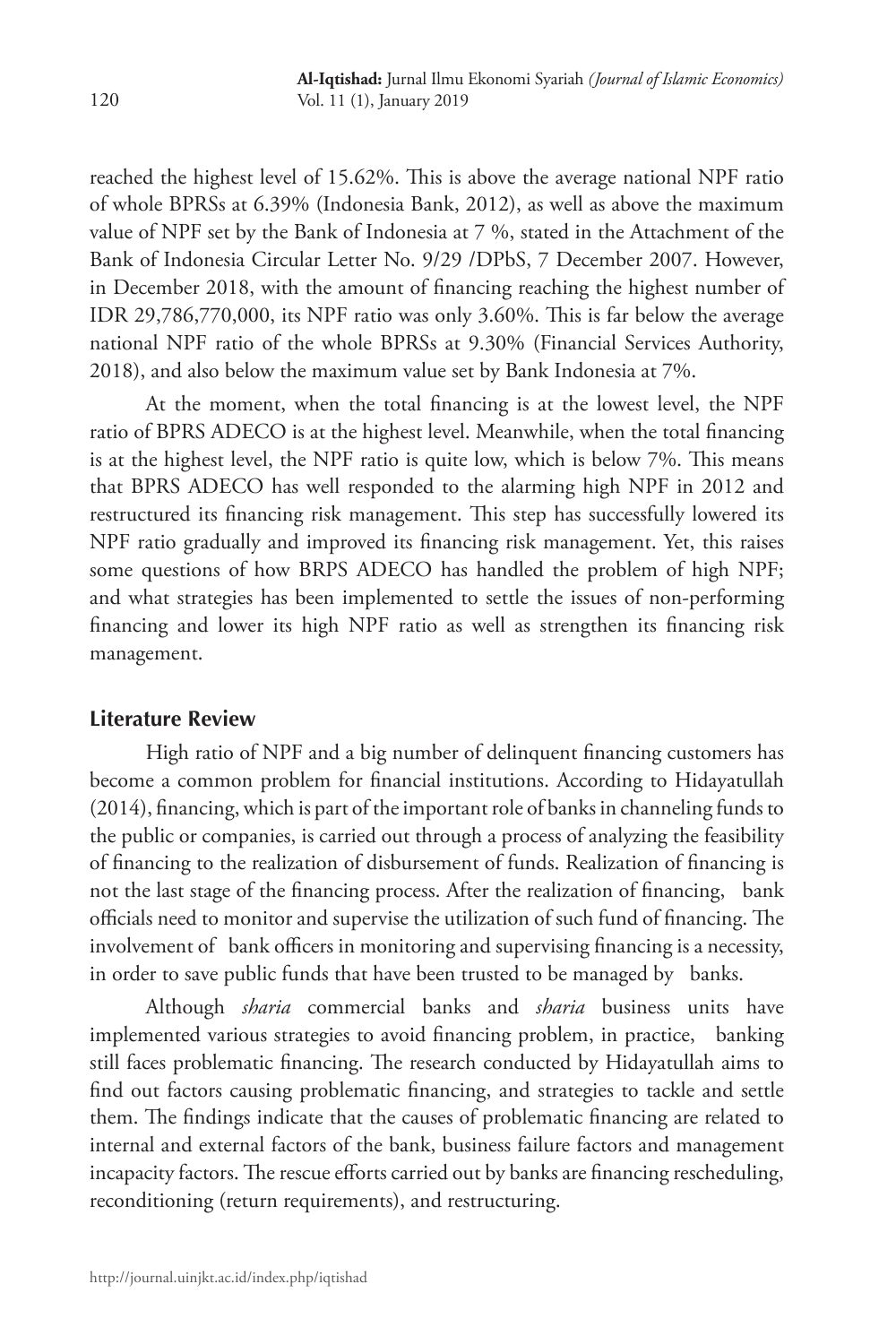Investigating high NPF of micro-credits of Bank Jatim, Mojokerto Branch from 2012-2013 and its strategies to lower the NPF, Savitri et al. (2014) found that the Bank of East Java Mojokerto Branch used to have poor credit risk management. So, its non- performing loans increased during those periods. To overcome this, the bank of East Java, Mojokerto Branch implements several strategies that include actively supervising the board of commissioners and directors; setting tight credit policies and procedures, building good information systems; strengthening credit risk management, and controlling credit risks.

Studying BMT (microfinance) Sidogiri, Hasanah, et al. (2015) found that BMT Sidogiri has faced risks arising from its financing. This occurred because some customers found difficulties in paying the installments of their financing funds from the BMT. To respond to this problem, BMT Sidogiri has established risk management system to minimize the risks by implementing some strategies tailored to the specific nature of the risks.

Research conducted by Azharsyah and Arinal (2017) indicates that the factors causing troubles in *murabahah* financing come from 1) customers, 2) internal banks and 3) fictitious factors. The implemented policies are very comprehensive, from prevention to completion. The technical settlement is carried out by the on-spot method, subpoena, billing, restructuring, sale of collateral, and write-off as well as stipulation of fines

Turmudi (2016) states that the management of the settlement of troubled financing can be done by: first, implementing risk control standards, and preventing the risk through the analysis of the character and capacity of the customers; and Second, by rescheduling, reconditioning, restructuring, settlement through collateral, and write off.

Based on the above literature review, no one has examined the strategies carried out by banking in order to reduce the NPF ratio. As is happened in the BPRS ADECO, wherein June 2012, the NPF ratio reached 15.62%, which was ranked at 4. With  $13\%$  <NPF  $\leq 16\%$ , the bank's financial performance was categorized 'not good'. Whereas in the December 2018, the NPF ratio level was 3.60%, which was ranked as 1. With NPF  $\leq$  7%, the bank financial performance is categorized "very good". Therefore, the paper intends to fill out the gap in the literature so that the results of this study can be used as a reference by banks in Indonesia, especially banks, tp reduce the high NPF ratio. This research aims to determine what factors lead to the increase of NPF ratio in June 2012, what policies applied by the BPRS ADECO to overcome financing problems, as well as what strategies undertook by BPRS ADECO to reduce the ratio of NPF. This research is expected to be a framework or model for other banks in facing problematic financing.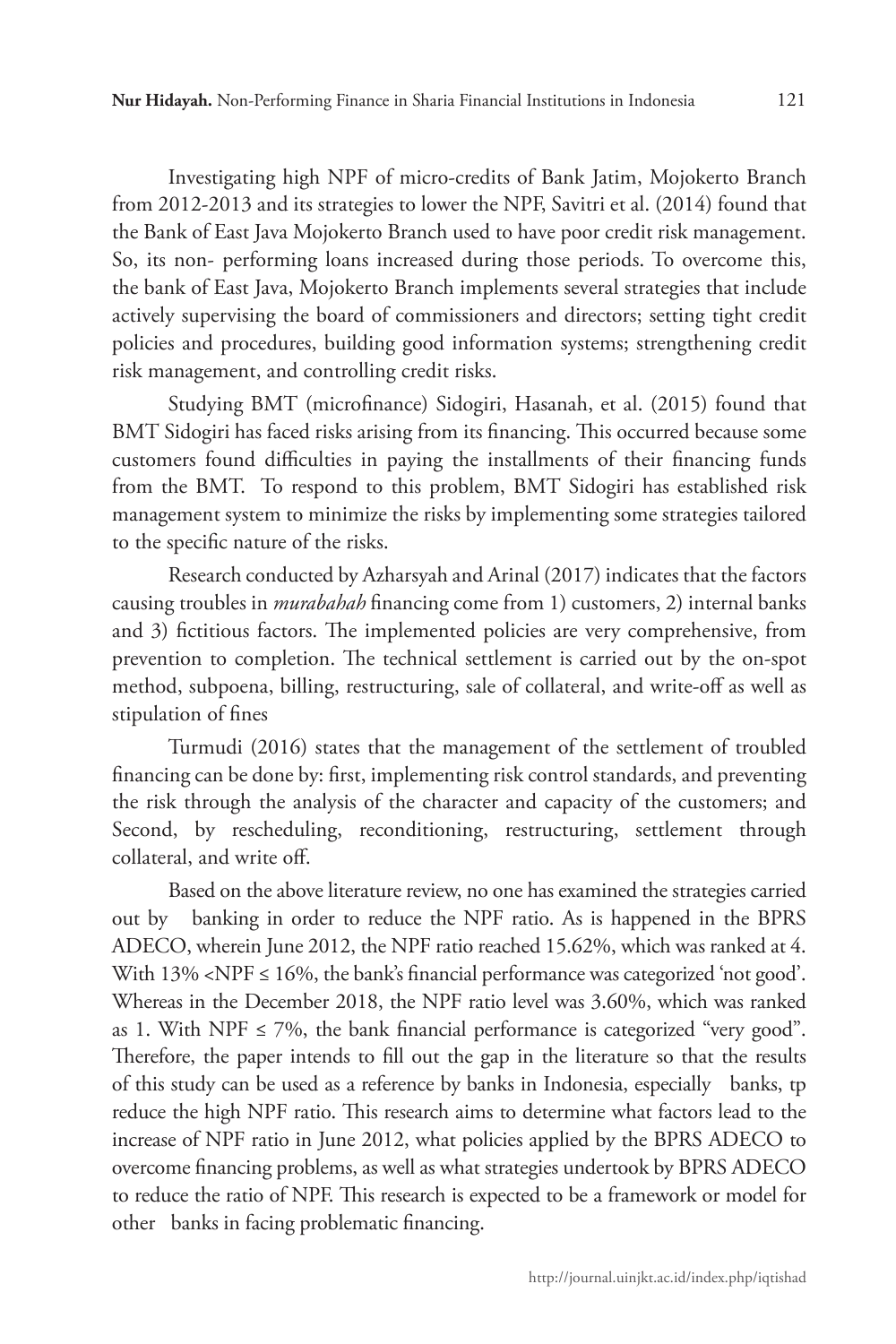# **Method**

The method used in this research is qualitative study with a case study approach, using both primary and secondary data. The primary data (main source) is collected from the survey to all BPRS ADECO employees and interviews with the director and account/financing officer of BPRS ADECO. Whereas. secondary data was collected from relevant materials in the form of books, journals, and others.

The data was collected in July-August 2017 and revisited in December 2018. The survey was carried out to all 26 (twenty-six) employees of BPRS ADECO from 10 July-August 2017. The interviews were conducted to the director and 3 (three) account officers from the financing department in July 2017 and updated in December 2018.

# **Data of Respondents**

| Position                        | Frequency      | Percentage |
|---------------------------------|----------------|------------|
| Head of section financing       | 1              | 3.8        |
| Account Officer                 | 6              | 23         |
| Financing administration        | $\overline{2}$ | 7.8        |
| Remedial                        | 1              | 3.8        |
| Internal audit                  | 1              | 3.8        |
| Head of section operations      | 1              | 3.8        |
| Head of the section cash office | 1              | 3.8        |
| Costumer service                | $\overline{2}$ | 7.8        |
| Teller                          | 3              | 11.6       |
| General administration and HRD  | 3              | 11.6       |
| Security                        | 3              | 11.6       |
| Accounting                      | 1              | 3.8        |
| Office service                  | 1              | 3.8        |
| Total                           | 26             | 100        |

Table 1. work position of the respondents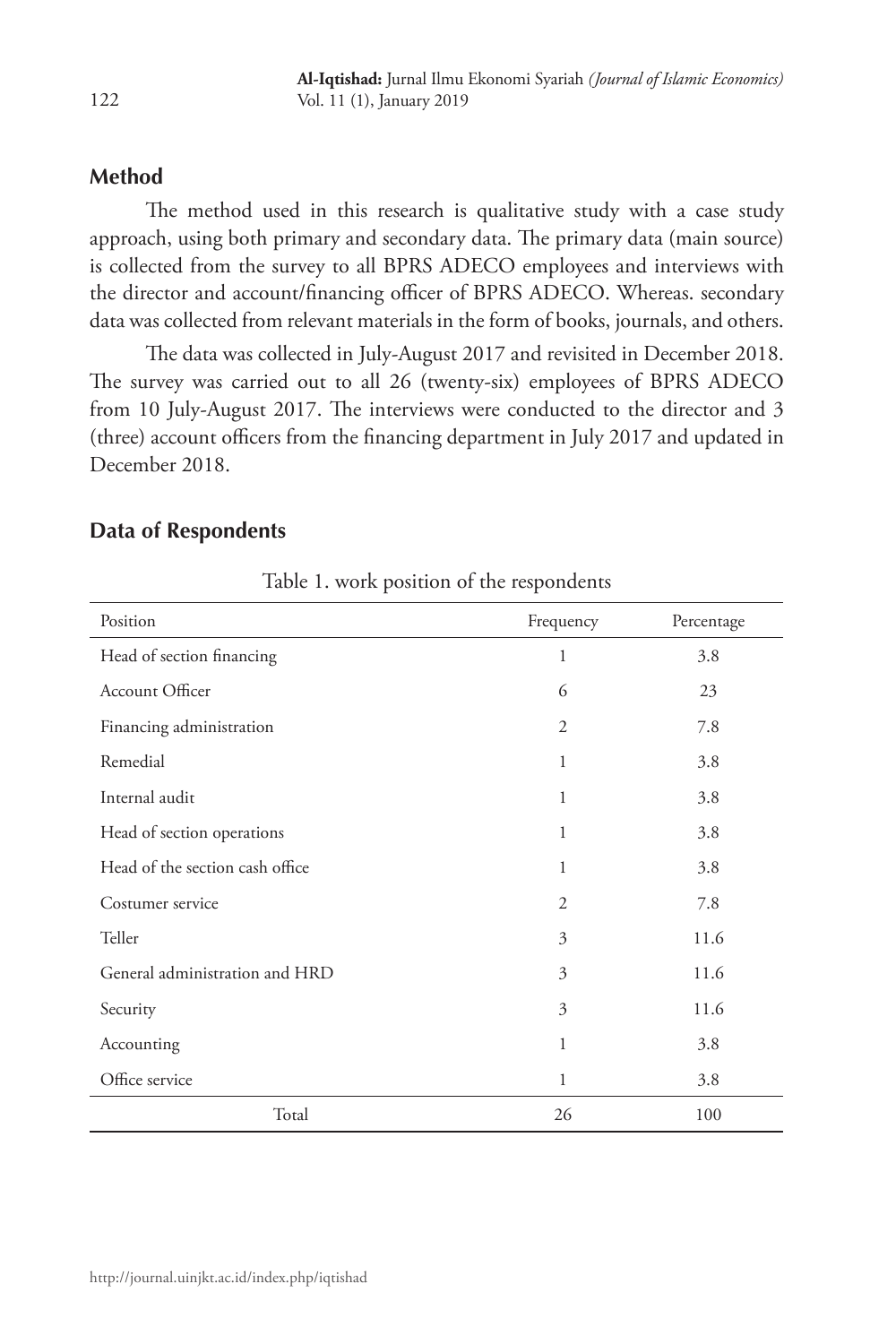| Length of working experience |           |            |
|------------------------------|-----------|------------|
|                              | Frequency | Percentage |
| $1-5$ years                  | 16        | 61.5       |
| $6-10$ years                 | 10        | 38.5       |
| Total                        | 26        | 100        |
|                              |           |            |

Table 2. Working experience of employees

### **Result and Discussion**

# **Causes of non-performing financing**

BPRS ADECO is one of the banks in Langsa City, which its operation is based on *sharia* principle. In carrying out its activities as a *sharia* financial institution that collects and disburses funds to the public, BPRS ADECO offers several *sharia*based financing products, including *murabahah* and *Muḍārabah* products. However, the *murabahah* products have been dominant among other financing schemes in BPRS ADECO.

Being the most favorable products, the *murabahah* products with installment payment system become the main activity of BPRS ADECO. However, such products expose the bank to a very high risk that can affect the health of the bank. One of which is the increase in the ratio of Non-Performing Financing (NPF). The risk of increasing NPF ratio is an issue that cannot be avoided by the BPRS ADECO. To mitigate such risk, BPRS ADECO conducts a 5Cs assessment for every potential customer.

Despite such a strategy, in the period of June 2012, its NPF ratio increased quite high, reaching 15.62%. This is above the maximum value set by the Bank of Indonesia, which is 7%. The survey indicated that the factors that influenced the increase in the NPF ratio in the June 2012 period are as follows:

| Factors                                              | Frequency | Percentage |
|------------------------------------------------------|-----------|------------|
| Changing economic conditions and regulations         | 26        | 100        |
| Weak bank financing management                       | 20        | 96         |
| Conditions of customers who are vulnerable to change | 24        |            |

Table 3. Factors leading to non-performing financing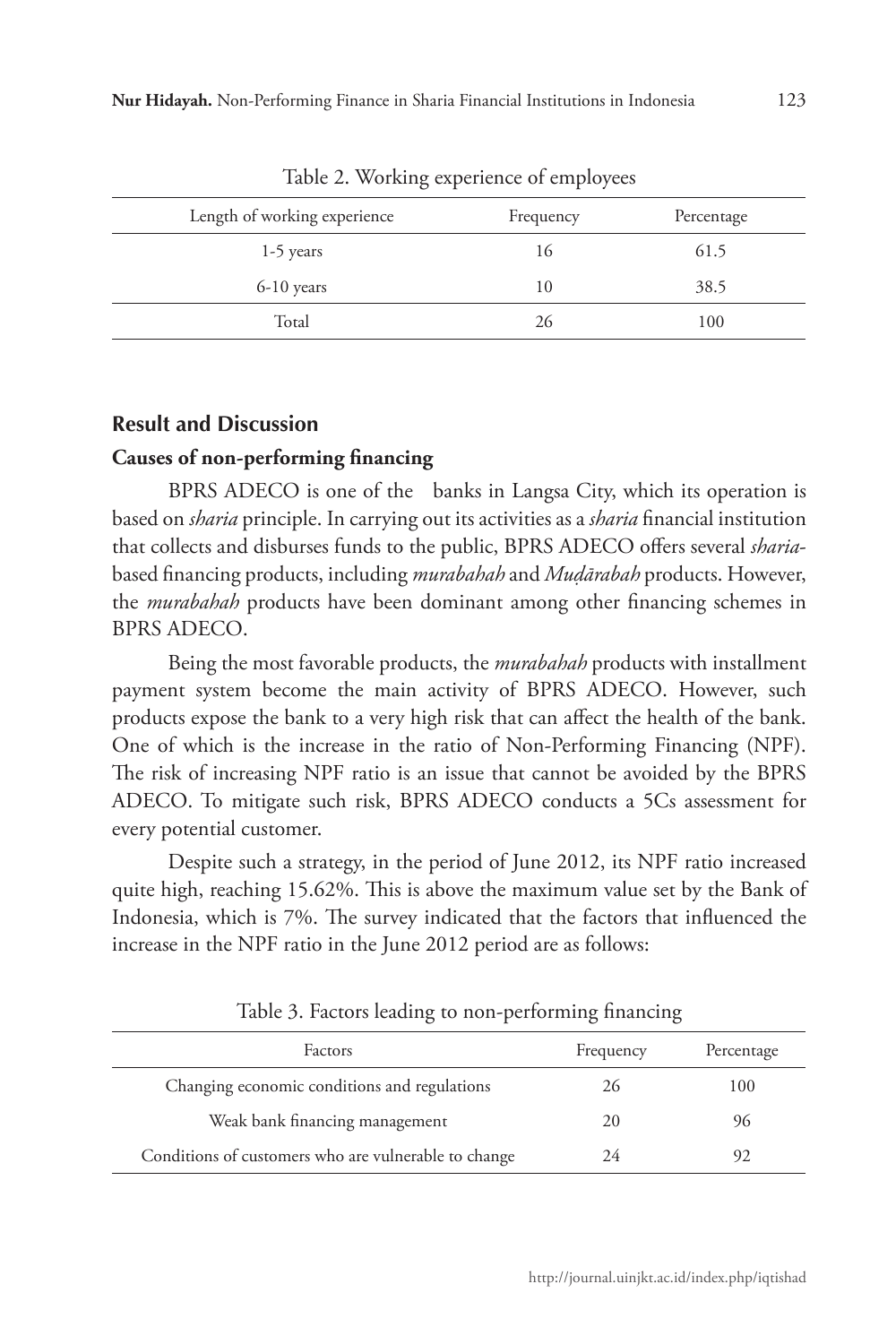# *1. Changing economic conditions and regulations*

The most contributing factors to the BPRS ADECO's financing problems during June 2012 were the changing of economic conditions and regulation. In this case in the development of Langsa Town Square. In 2012, Surez Kumar, the managing director of PT Son Langsa Mandiri, a local company, decided to build a shopping center named Langsa Town Square (LATOS) in Langsa City. LATOS development in Langsa City aimed to improve the economy of the people of Langsa City. However, before these goals can be realized, there were those who felt disadvantaged by the construction of LATOS in Langsa City. These include the informal side-street traders who lost their place because of the LATOS construction.

As these informal side-streets traders are the customers of BPRS ADECO, it was also affected. BPRS ADECO suffered losses in June 2012. The NPF ratio reached 15.62% because 70% of its customers were traders in the Langsa City market. It can be concluded that changing in socio-economic conditions of customers have negatively influenced the financing performance of BPRS ADECO. This confirms previous research conducted by Hidayatullah (2014) on banks, revealing that one of the causes of problematic financing is a distressing economic situation.

Initially, the traders can fulfill their obligations to BPRS ADECO without any obstacles. However, after they were removed and could not open their booths in the Langsa City market, and they could not fulfill their obligations to BPRS ADECO. In this case, the BPRS ADECO was disadvantaged by the construction of LATOS by not getting the instalment repayment from the traders.

# *2. Lack of good financing risk management*

The second factor that contributes to the financing problems during June 2012 is the lack of good financing risk management. This includes the lack of diversification of funds, poor management of financial portfolios, incomplete SOP, and weak 5Cs analysis.

### **a. Lack of Diversified Segments of Funds**

The survey revealed that one contributing factor of BPRS ADECO's high NPF ratio is the lack of diversified funds as its market segment of financing was too focused on one particular segment of SMEs (Small Medium Enterprises). BPRS ADECO prioritized the financing the traders at the Langsa City market to improve their standard of living. However, this has a negative impact on the bank, which is the increase in problematic financing in June 2012. So, when the segment was experiencing problems, BPRS ADECO did not get the return from these customers.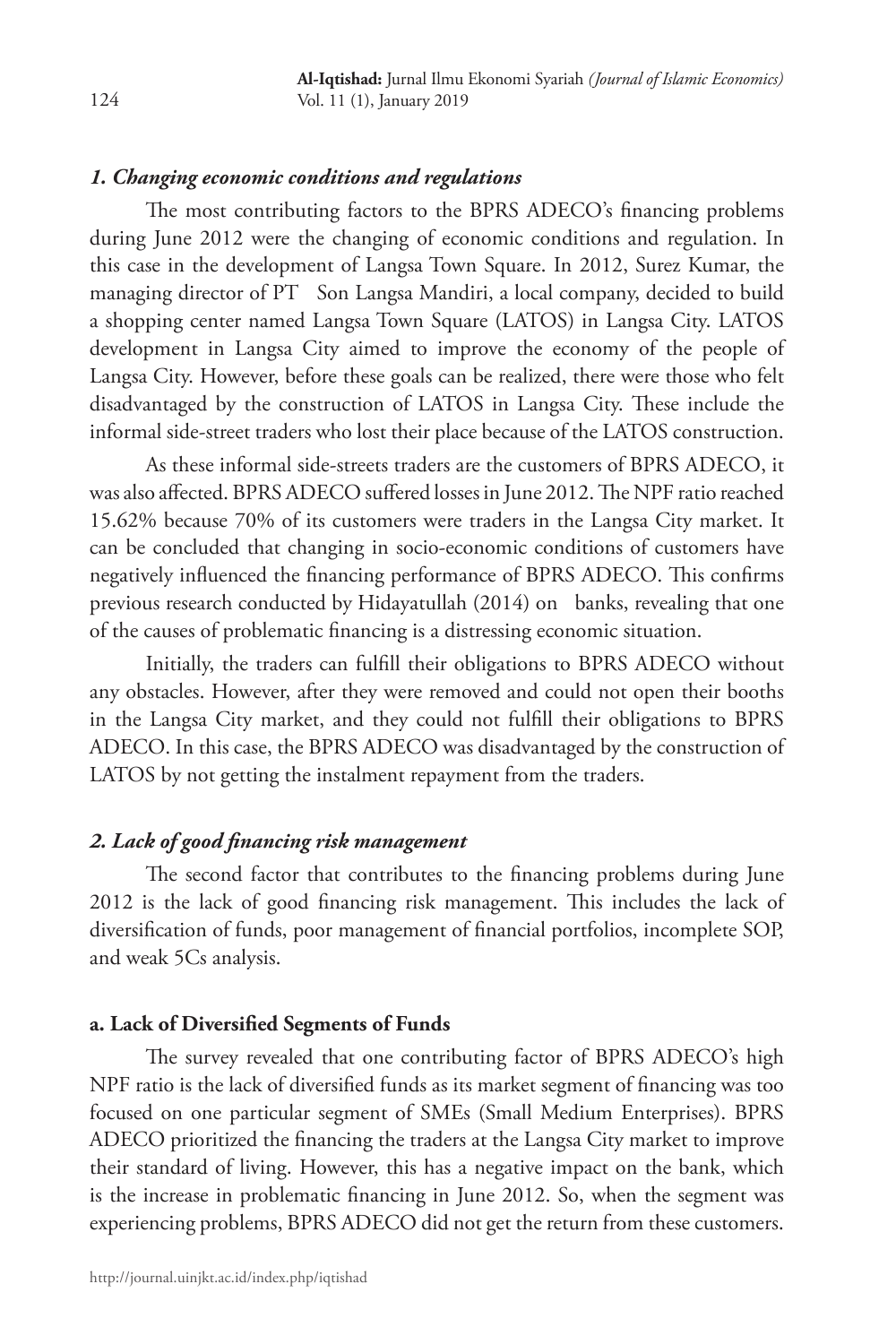This finding confirms previous research conducted by Hidayatullah (2014) on banks, finding that one of the causes of problematic financing is excessive investment in one sector.

### **b. Incomplete SOP (Standard Operating Procedure)**

Standard Operating Procedure (SOP) is a guideline or a reference in carrying out tasks in accordance with the policies set by an institution. In carrying out their duties, employees at the BPRS ADECO use SOP as their guideline in daily activities, so that the objectives of the BPRS ADECO can be realized. In the period of June 2012, ADECO BPRS did not have a flowchart, namely the scheme of the stages in approving financing. Due to the absence of the flowchart, the Accounting Officer did not have complete guidelines on financing. Therefore, in the period of June 2012, the amount of financing was problematic, and the NPF ratio increased. The results of this study confirm previous research conducted by Astuti (2015) at BMT XYZ, finding that one of the causes of problematic financing is the absence of policies on good financing.

### **c. Weak 5Cs Analysis**

The increase in the NPF ratio in June 2012 was due to the weak human resources that are able to conduct strong 5Cs analysis and assessment towards potential character, capital, capacity, collateral and conditions before providing financial assistance to them. Such weak 5Cs analysis is reflected in: (1) lacking of background checking of prospective customers, (2) being too aggressive or rushed to disburse the financing funds, (3) being excessive of confidence in the solvency of potential customers, and (4) lacking of experience among the account officers in conducting 5Cs analysis.

The results of this study confirm previous research conducted by Astuti (2015) at BMT XYZ, finding that one of the causes of problematic financing is the incapability of the officers to conduct financing analysis professionally, mainly due to the low knowledge and experience of account officers in carrying out these tasks.

### *3. Conditions of customers who are vulnerable to change*

The development of LATOS, besides having a bad impact on BPRS ADECO, also has had an impact on the market traders of Langsa City, who were also the customers of the BPRS ADECO. Many of the traders were unable to adjust with the LATOS development. However, some of them were able to deal with the situation,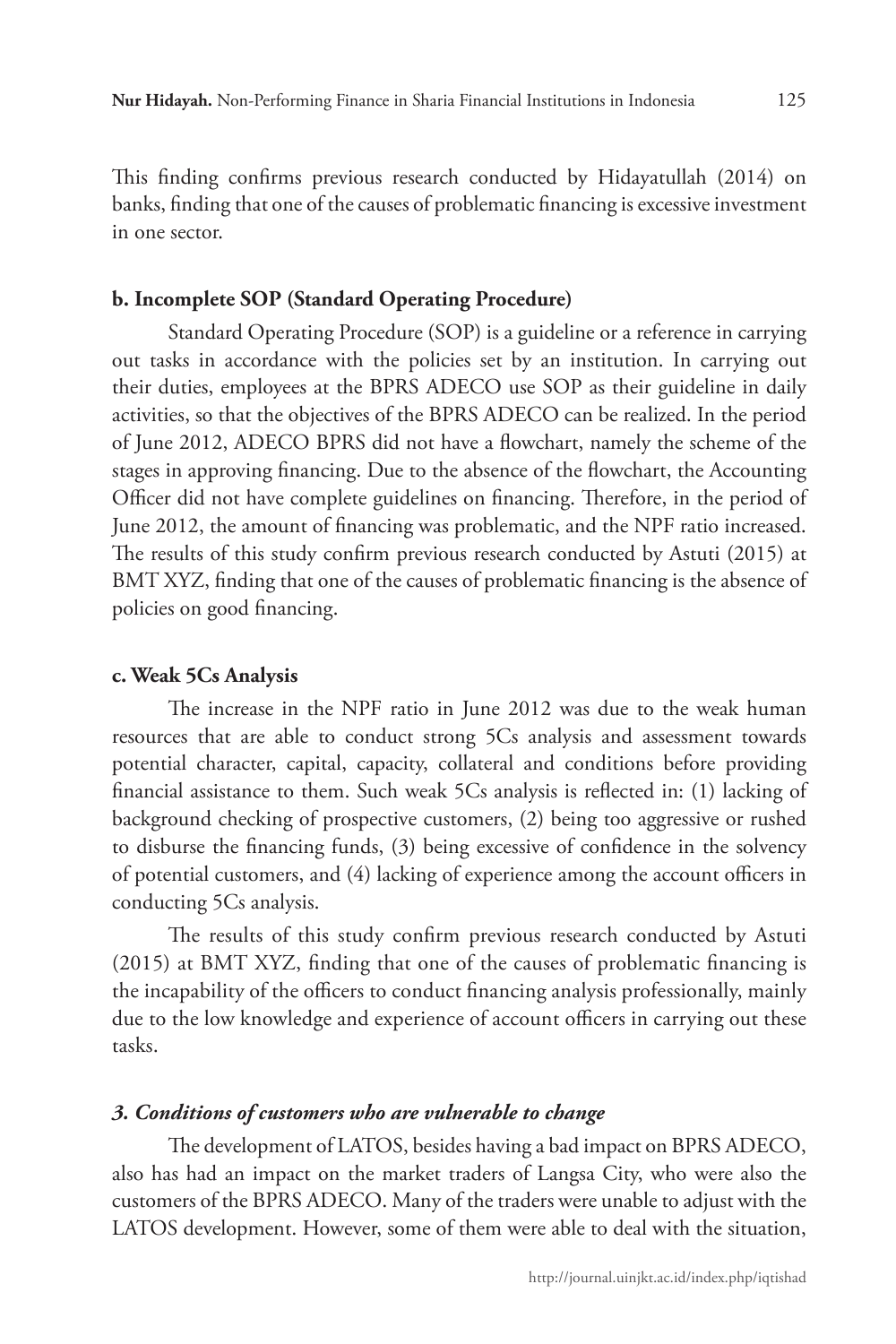so that the construction of LATOS did not have such a big impact on some of them. The development of LATOS has had a major impact on traders who lack experience in running businesses, have weak psychological resilience for changes in micro—and macro—economic conditions, and come from low economic status. The construction of LATOS in Langsa requires the traders in the Langsa City market to be more effective and have high competitiveness to be able to survive with the existing situation. However, many of the traders did not have such high competitiveness, resulting in their difficulties to pay the installments.

# **Policies to Settle Non-Performing Financing**

To uncover these conditions, the BPRS ADECO immediately took a stand by making policies to settle the problematic financing. The bank must manage the problematic financing so that the problematic financing is at a reasonable level and does not cause losses to the bank any longer. This is because the biggest contribution in bank income comes from financing disbursement (Savitri, et al., 2014). A policy made by the BPRS ADECO is to improve communication and guidance to customers; this is done in the following ways:

# **1. Rescheduling**

BPRS ADECO gives away leniency or extension of the installment period to the customers in accordance with the customer's ability. This extension is not followed by the rise in profit margins as long as the customers do not have any attention to pay the installments. The extension provided by BPRS ADECO is adjusted to the customers' ability based on their monthly incomes. This is because the customers' income has decreased and made them unable to pay the instalment. Therefore, BPRS ADECO adjusts the period extension with the customers' income each month to ease the burden on the troubled customers.

The results of this study are supported by the research conducted by Shobirin (2016). It says that if the financing can still be expected to run well again, then the BMT can provide relief-relief such as delaying the installment schedule (rescheduling). However, if the congestion is due to negligence, violation or fraud from the customer, the BMT can request that the customer to immediately settle their obligation, including delivering the goods pledged to the BMT. If an out-ofcourt settlement cannot be fulfilled, the BMT can take a legal action. In this case, two legal institutions can be considered, namely the district court or arbitration body.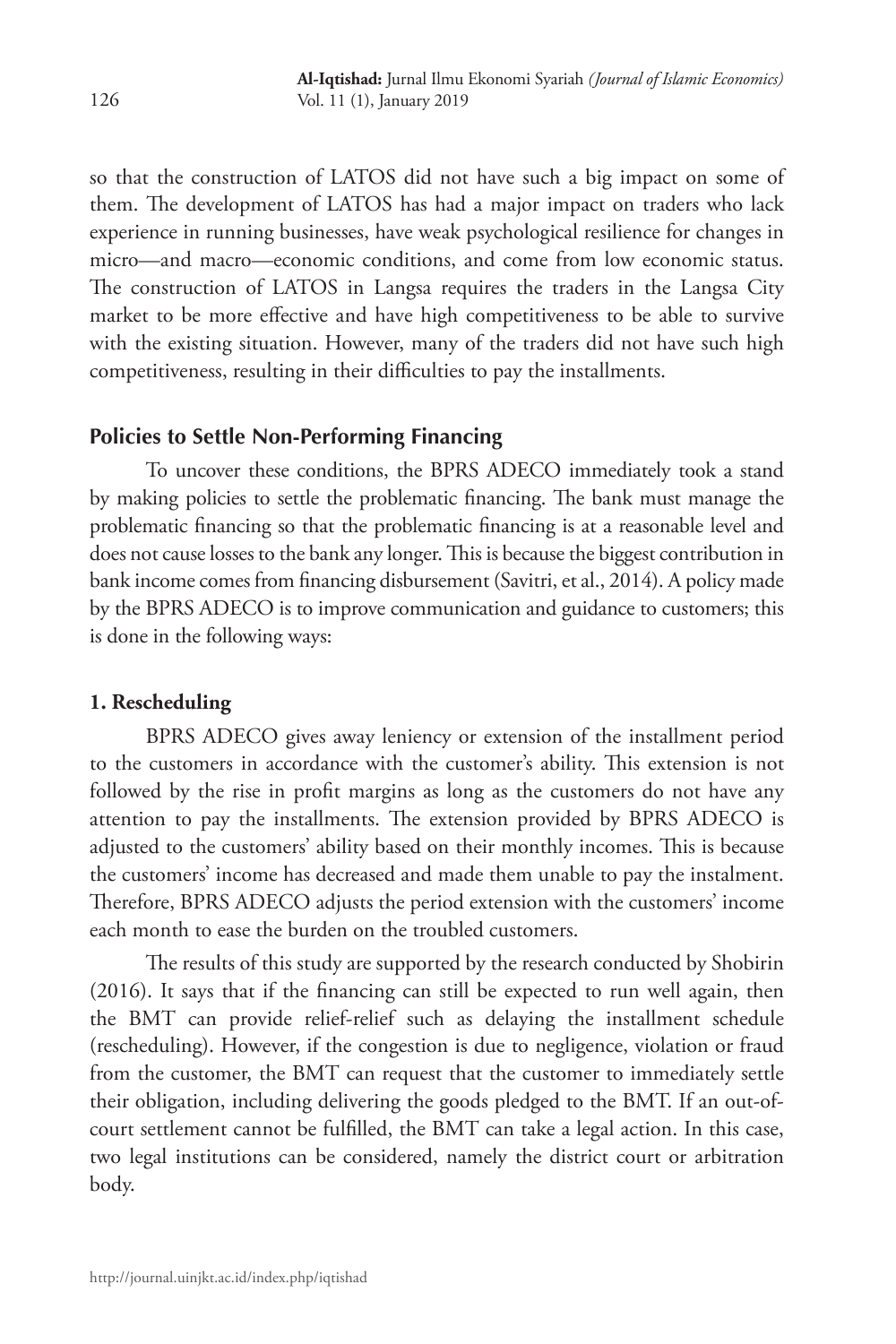### **2. Reconditioning**

BPRS ADECO removes some parts or all of the bank's profit margin and extends the installment period to ease the burden of the customers in paying the installments. In the elimination of margins, the bank provides two options for troubled customers, which are to pay all their debt in cash by selling their own collateral or in instalments again.

The results of this study are supported by research conducted by Ibrahim & Rahmati (2017). If financing can still be expected to run well again, then from the bank will provide relief-relief such as the requirement back (reconditioning); the changes in some or all of the financing requirements including changes in payment schedules; the number of installments (could be as low as possible by considering the customers' economic condition); the time period; and the payment of installments.

### **3. Restructuring**

Restructuring is the addition of financing to re-run the customers' business. In carrying out a business, it is not always the customers' business that develops and advances. Sometimes the customers' business experiences a setback which can result in a decrease in their income and failure to fulfill their obligation to BPRS ADECO. The setback is caused by the lack of capital to run the business.

To anticipate the setbacks, BPRS ADECO injects or adds capital to the customers to be able to run their business optimally. So, the customers can increase the profits and the BPRS ADECO obtains the return from the customers.

The same thing was found by Azhari (2012), stating that the cause of a setback in the costumers' business is the lack of capital. In this case, financial institutions could provide a loan, perhaps in the form of al-qardhul hasan, *murabahah* or *Muḍārabah* financing. These can help the customers' business to progress and avoid setbacks.

### **Strategy in reducing NPF ratio**

To reduce the high NPF ratio that occurred in June 2012, the BPRS ADECO made strategies to be able to reduce the high NPF ratio. The strategies made are as follows:

#### **1. Improvement banking finance management**

In perfecting financing management in the BPRS ADECO, the bank did so by improving SOPs, increasing 5Cs analysis, varied market segmentation, and intensive billing.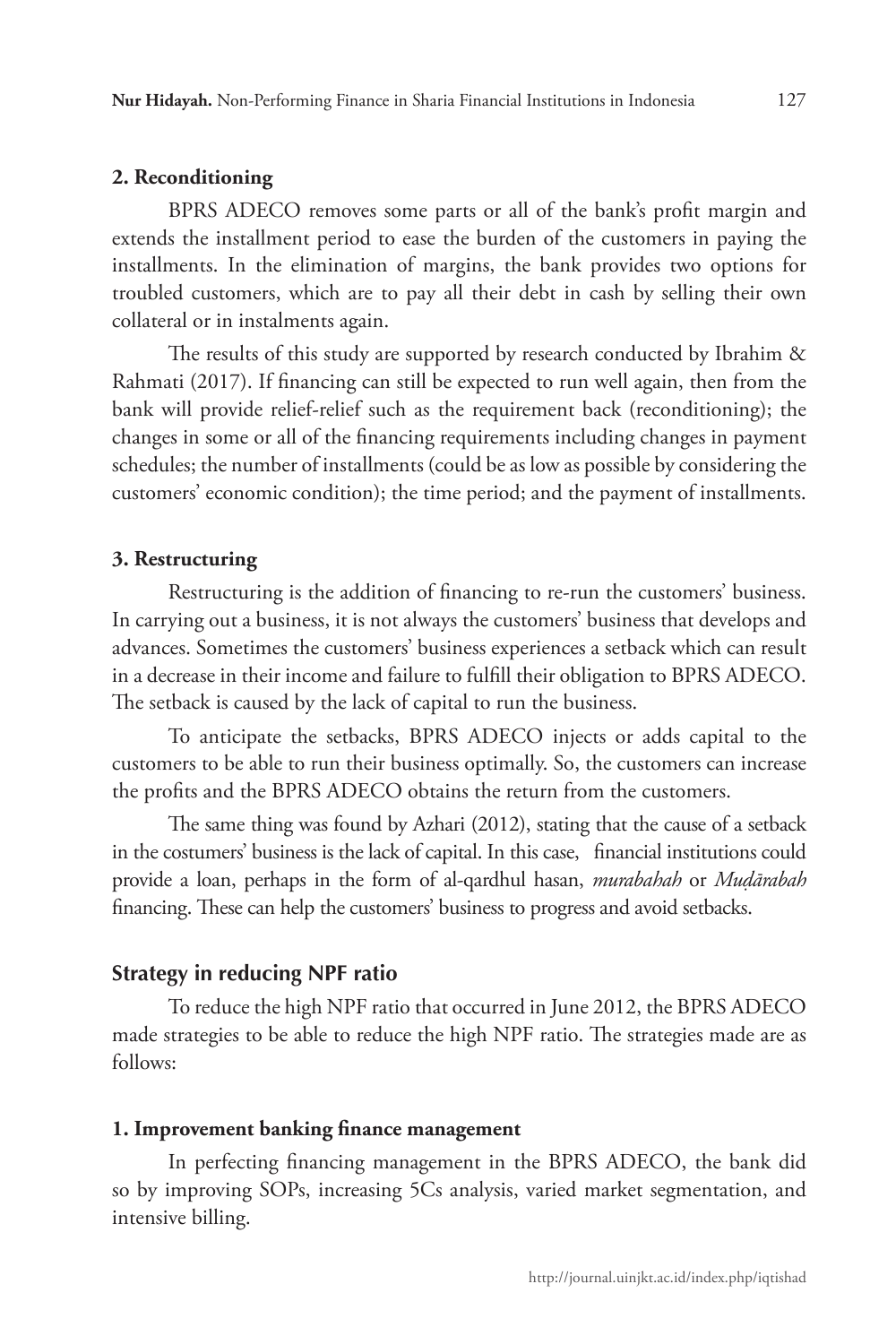# *a. SOP improvements*

The first strategy is the improvement of the SOP concerning financing. BPRS ADECO improves the SOP by creating a complete flowchart related to the stages before providing financing to prospective customers. The complete and regular flowchart will make employees of BPRS SRO AO have clear guidelines that can be used as a guide before providing financing to prospective customers. A complete SOP will support the bank's operational performance to be better and directed so that the vision and mission of the BPRS ADECO can be achieved.



# *b. Improved 5Cs Analysis*

To be able to reduce the high NPF ratio that occurred in June 2012, the AO of Financing in the BPRS ADECO carried out a deeper 5C assessment to get prospective financing customers who were truly eligible for financing. The methods carried out by the AO of Financing in the BPRS ADECO are as follows:

1) Personal interview

The first thing that is done by the AO is to obtain financing customers that are truly feasible to be given financing by interviewing the customer clients. In this personal interview, the AO asked the prospective customers regarding the amount of financing they want, the purpose of financing, their profession, their earning per month, whether they have ever financed by other banks, their business condition, their guarantee, whether the guarantee is in their possession, and the condition of the guarantee. This is done by AO to assess character, capital, capacity (ability), and collateral (collateral) of prospective financing customers.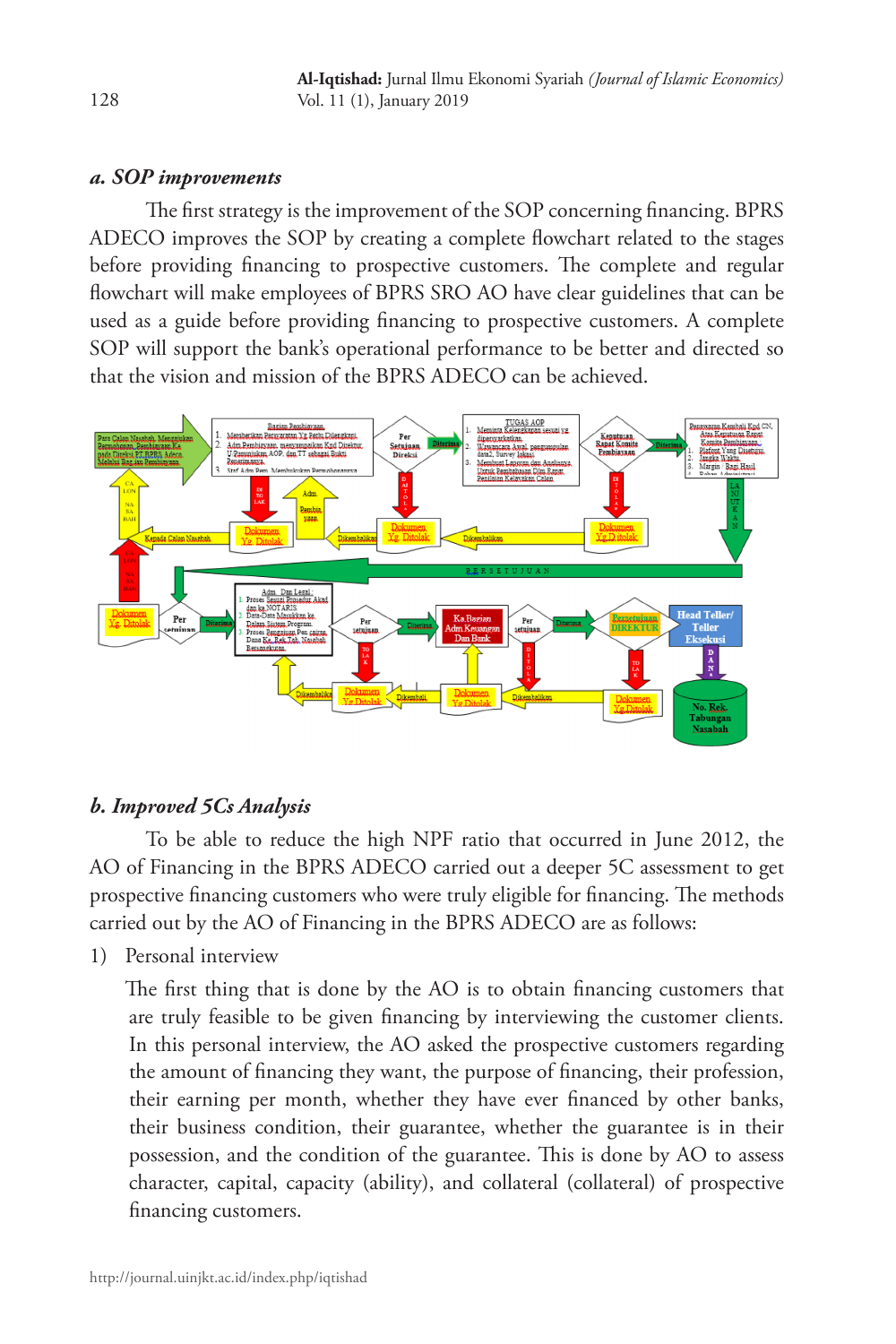2) Information or network

The bank prioritizes prospective customers who are brought or recommended by existing customers, who have applied for financing in the BPRS ADECO with a smooth category. In this way, employees of ADECO SRO AO will obtain correct and accurate information about prospective customers related to character, capital, and capacity (ability) from old customers who recommend these new prospective customers. So, an ADECO BPRS AO employee, besides interviewing the new prospective customer, can also interview the old customer to get confidence that the prospective customer is eligible for financing.

3) Bank to bank information

An AEC BPRS AO employee also conducts a Debtor Information System (SID) study related to prospective financing customers. The information is related to find out whether the customers have a loan at another bank, and to find out the customers' reputation in paying the installments to the bank. In conducting the research SID, employees of AO BPRS ADECO communicate with the other banks to look for information related to their capacity (ability) to meet their obligation to bank.

4) Not accepting prospective customers from one agency if there are three problematic clients in the agency

Installment payment system for customers originating from an agency, namely salary deductions through the agency's treasurer. If in one agency there are three troubled customers, the BPRS ADECO will not accept new prospective customers from the agency. This is because the treasurer of the agency does not carry out its duties in accordance with the agreement in advance with the BPRS ADECO.

5) Location survey and survey of business premises

To obtain financing in the BPRS ADECO, prospective financing customers must complete the requirements stipulated by the BPRS ADECO. After BPRS ADECO receives the requirements, the AO of Financing in the BPRS ADECO will survey the location of the residence of the prospective financing customers. The purpose of the location survey is to get information about the conditions of residence of prospective customers and obtain information about collateral or collateral belonging to the customer.

In addition to this, the AO Funding employee at the BPRS ADECO also visits the prospective customer's business premises. This is done to assess the extent of the ability of the prospective customer in running the business. Also, AO employees also assess the self-financing that the prospective customer has in running his business.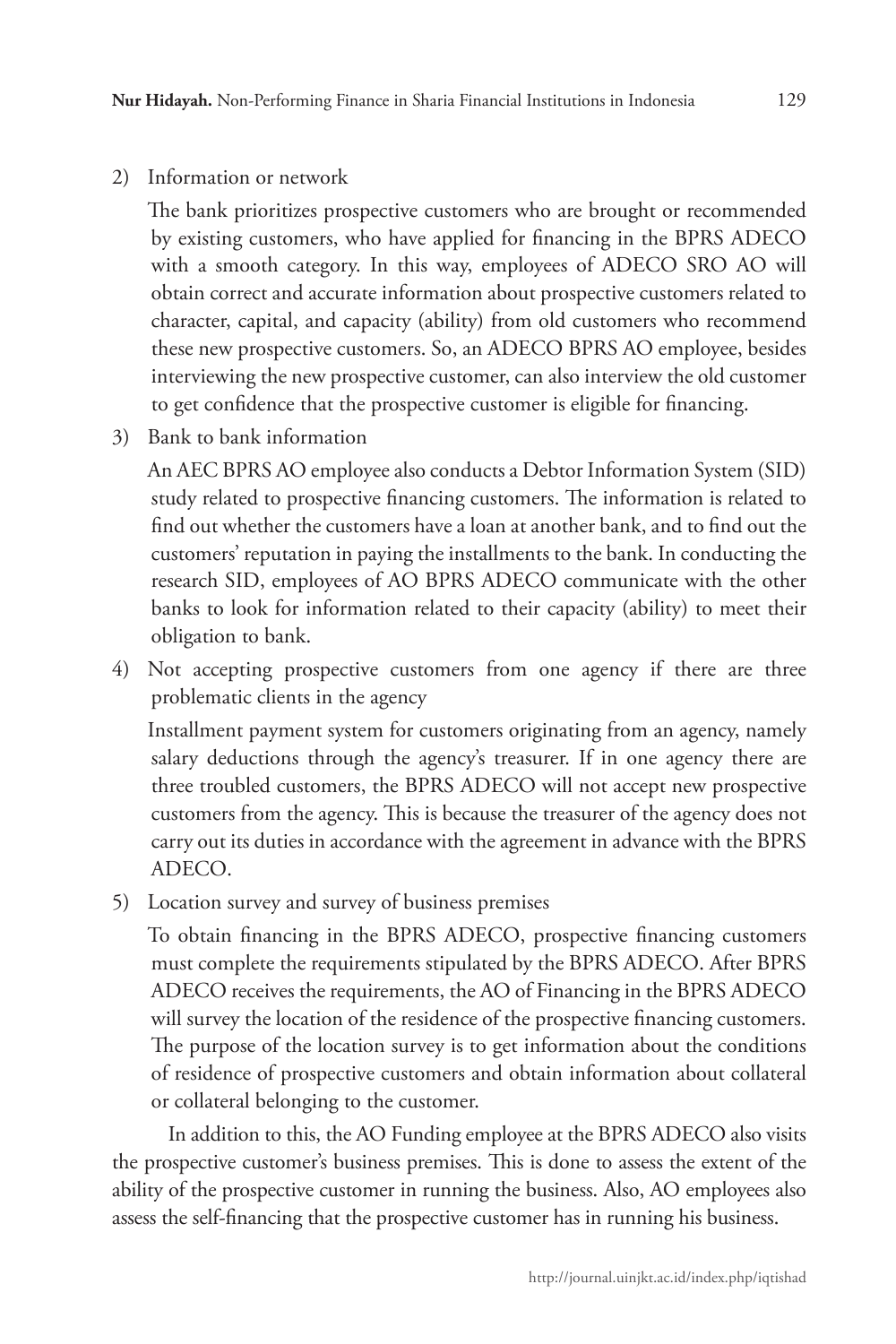### *c. Variable market segmentation*

Funding risk cannot be eliminated by the BPRS ADECO, but the BPRS ADECO can minimize this risk through varied market segmentation. One of them is the market segmentation of BPRS ADECO in channeling funds to the public, namely civil servants (PNS). This is because civil servants have a fixed certainty and salary each month. Thus, the possibility of a financing risk will decrease because if the customers from civil servants, then, they must represent their salary withdrawal to the bank.

# *d. Intensive billing*

Daily quotes are made to make it easier for customers to pay their installments to the BPRS ADECO. A daily installment payment system will make the burden and responsibility of customers feel lighter and smaller. By reducing the number of installments, the percentage of BPRS ADECOs to get back their receivables from customers will be greater. Thus, the strategy made by the BPRS ADECO to reduce the high NPF ratio that occurred in the June 2012 period will be successful.

### **2. Strengthening human resources in risk management and change**

The quality improvement of human resources is carried out by conducting internal training on banking products, *sharia* banking risk management, and constraints and opportunities for banking. The training conducted by the BPRS ADECO aims to improve quality, so that by increasing the quality of HR, the profit will also increase.

In addition, the BPRS ADECO also included or sent several employees to participate in training made by Bank Indonesia (BI), the Financial Services Authority (OJK), the Indonesian Credit Bank Association (PERBARINDO), and the Bank Association Indonesia (ASBISINDO). The materials discussed in training included the following:

- a. Bank Indonesia: Settlement of Problem Customers
- b. OJK: Customer Complaint Settlement Service
- c. PERBARINDO: Work Ethics
- d. ASBISINDO: Products that are Relevant to Age Development

### **3. Management of assistance to customers**

Management consulting assistance is assistance and professional management offered by banks to customers in the management and business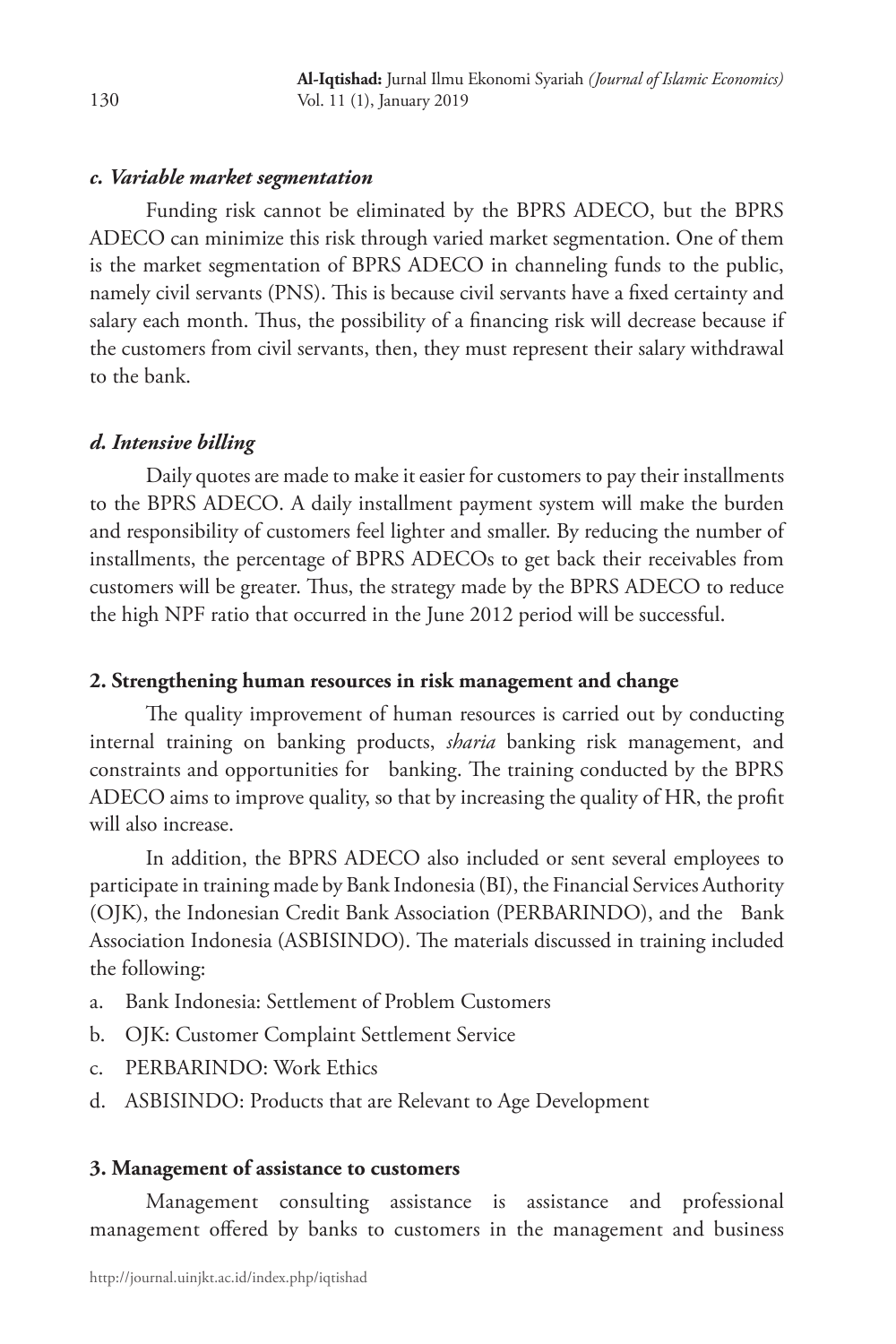development. The bank provides consultation and guidance to motivate customers to be more enthusiastic and never give up in running their business. This was done by the BPRS ADECO because 70% of its customers were MSME (Micro, Small and Medium Enterprises); customers whose majority did not understand management. Therefore, the bank provides consultation and guidance on the issue, so that it has a good impact on the customer and also for the bank. which is to get back the receivables and reduce the high NPF ratio. Management of assistance provided by BPRS ADECO to customers includes providing consultation related to customers' business prospects, risks that might be faced by customers in carrying out their business, strategies in minimizing risks, and mental readiness to face changes.

From the researchers' point of view, the policies made by the BPRS ADECO have been very good and are in accordance with Sharia provisions. When the problematic customer is experiencing a setback in his business, the bank does not suppress and does not add to the burden on the troubled customer, but provides relief to the troubled customer according to his ability at that time. In this case, the policy made by BPRS ADECO is in accordance with the commands of Allah SWT in the Quran Surah Al Baqarah.

The Word of Allah SWT in al Quran sura al Baqarah verse 280:

ې ىى ئا ئا ئەئەئو ئو ئۇ ئۇ ئۆئۆ ئۈ ئۈ ئې

"And if (the person who owes it) is in trouble, then give a period until he has gained spaciousness. And if you give up, it is better for you if you know. (Surat al-Baqarah: 282)."

The paragraph above explains the provision of long-term concessions to debtors who are in trouble. If there are people who are indebted but have not been able to repay their debts because they are experiencing difficulties in their economy, Allah SWT instructs His servants to be patient and extend the period until he is able to pay it. And also Allah SWT advised His servants to give away their debt, this was to ease the burden of those who owed it.

In completing the problematic financing in June 2012, BPRS ADECO of Langsa City also practiced what was ordered by the messenger of Allah along that Allah SWT would help his servant in the hereafter later if the servant likes to help others during his lifetime.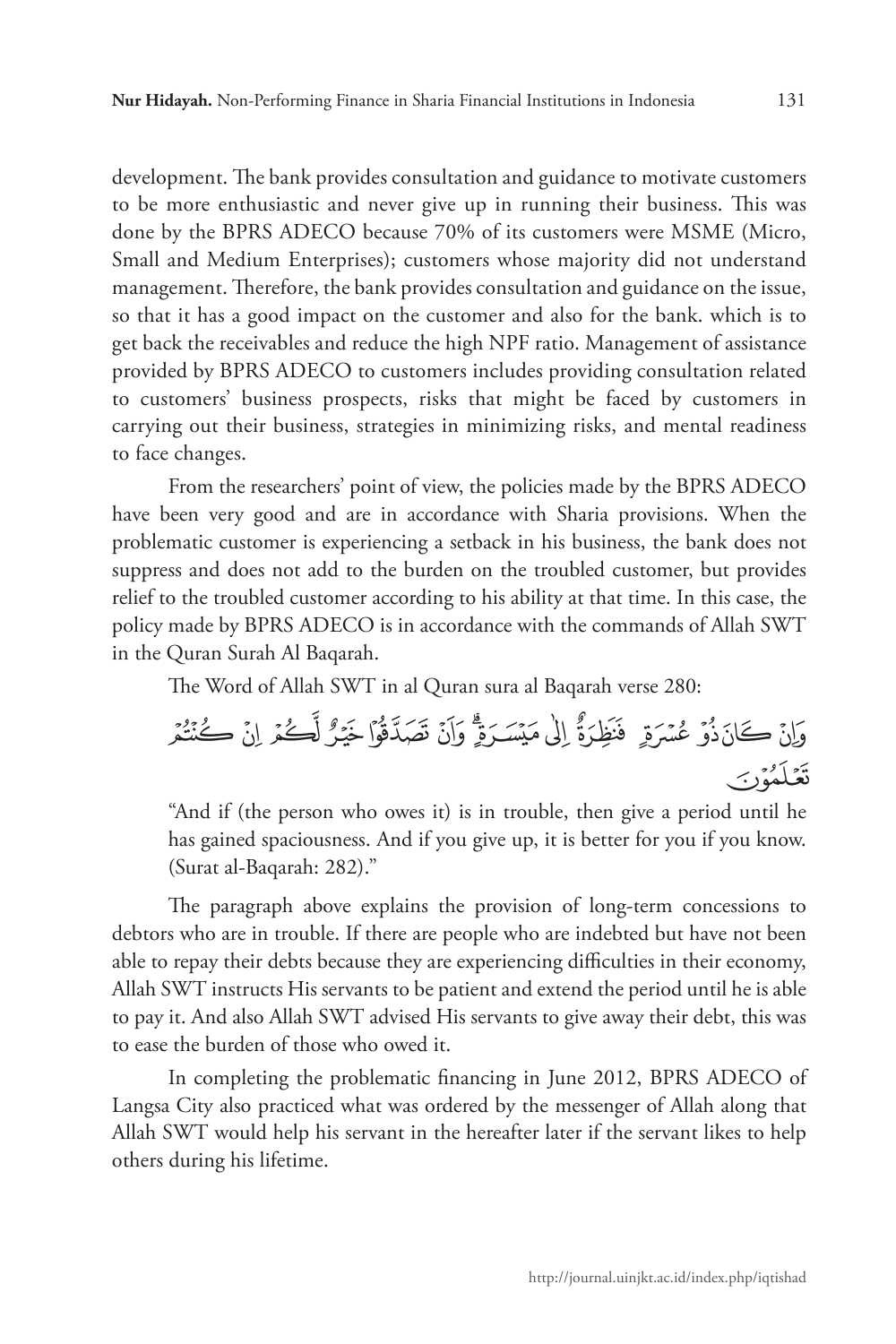Prophet Muhammad's hadith narrated by Muslims:

ً ة َ ب ْ ر ُ ِلٍم ك ْ ُس ُ م ه ْ ن َ ُ ع َ اهلل ج َّ ر َ َا، ف ي ْ ن ُّ ِب ادل َ ر ُ ْ ك ِ من ً ة َ ب ْ ر ُ ِلٍم ك ْ ُس ْ م َن َ ع ج َّ ر َ ْ ف َن م ِه ْ ِخي َ ِن أ ْ و َ ْ ع ِ ف ُ د ْ ب َ ع ْ َ ال َام َاد ِد م ْ ب َ ع ْ ِن ال ْ و َ ْ ع ِ ف ُ َاهلل ِة، و َ َام ِقي ْ ِم ال ْ و َ ِب ي َ ر ُ ْ ك ِمن )رواه مسلم(.

"The person who releases a Muslim from his troubles in the world, Allah will release his troubles on the Day of Judgment, and Allah will always help His servants as long as he (likes) helps his brother. (Narrated by Muslim)."

The Prophet suggested to his people to help one another in the goodness of their fellow Muslims during their life in this world, moreover helping their brothers who were in trouble or being hit by calamities. The Prophet asserted that anyone who likes to help a Muslim who is struck by a disaster, then the reward is Allah SWT will help these muslims on the Day of Judgment.

### **Conclusion**

One of the risks facing financial institutions is when the customers find it difficult to repay their financing installments. Using BPRS ADECO as a case study, this paper has analyzed the factors influencing the high level of NPF, its settlement and strategies to lower such NPF in Sharia Rural Banking, which used to experience high NPF ratio in June 2012. It finds three factors leading to such high NPF: firstly, changing economic conditions and regulations; secondly, poor risk financing management such as lack of financing segment diversification, weak financing portfolio management, incomplete SOP, and weak analysis of 5Cs; thirdly, customer conditions that are vulnerable to change.

The policy carried out by BPRS ADECO in resolving problematic financing is intensifying communication to its delinquent customers. These include persuasive communication, rescheduling, reconditioning, and restructuring.

The strategies made by the BEC ADECO to reduce problem financing in the period of June 2012 included the improvement of bank financing management, the improvement of the quality of human resources in risk management and change, and the improvement of assistance management to customers.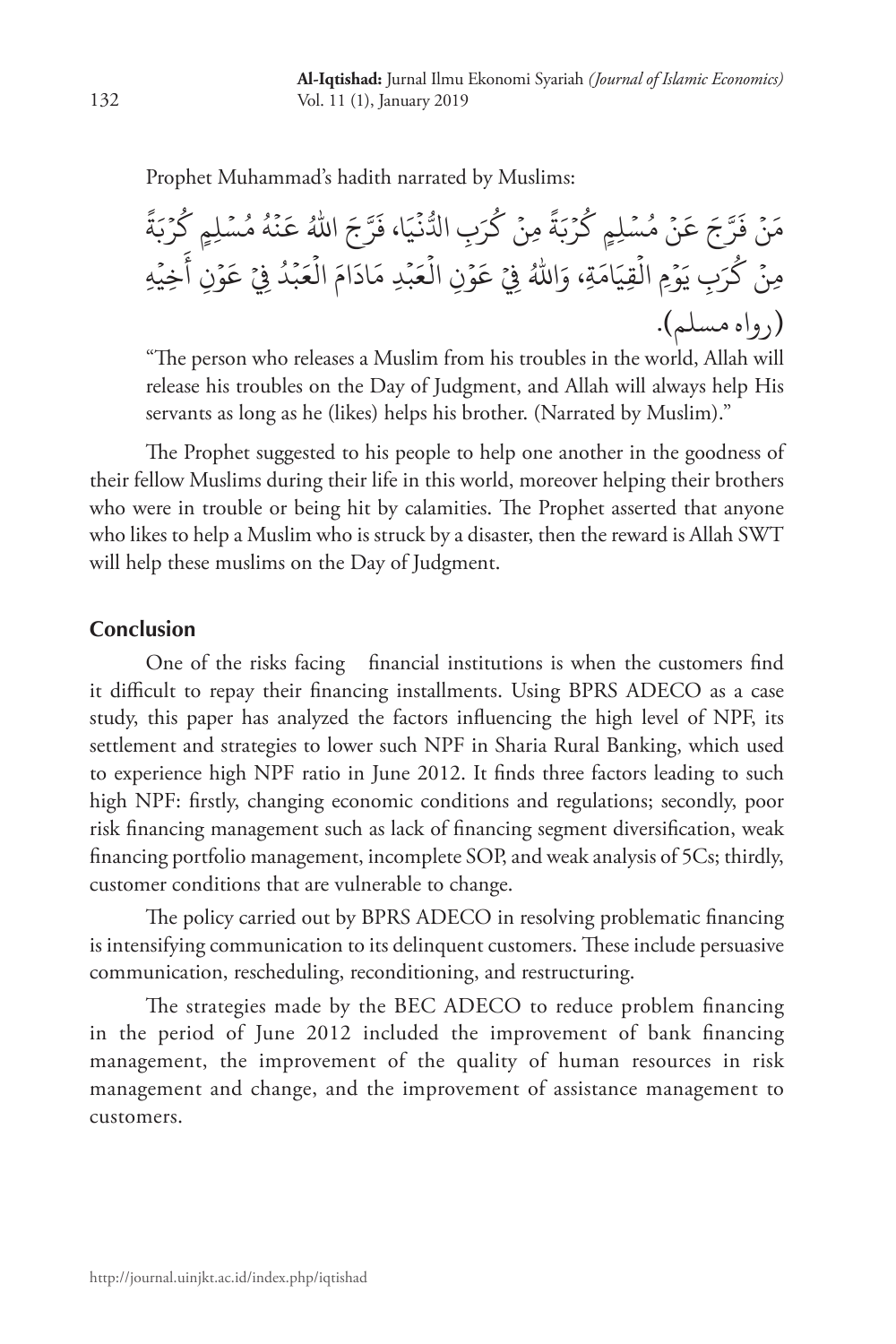### **References**

- Afif, Z. N. & Mawardi, I. 2014. "Pengaruh Pembiayaan Murabahah terhadap Laba melalui Variabel Intervening Pembiayaan Bermasalah Bank Umum Syariah di Indonesia." *Jurnal Jestt* 1(8): 565–580.
- Ascarya. 2013. *Akad dan Produk Bank Syariah*. Jakarta: Rajawali Pers.
- Astuti, Rahma Yudi. 2015. "Pembiayaan Murabahah yang Bermasalah di Baitul Mal Wa Tamwil (BMT) XYZ dalam Perspektif Manajemen Risiko." *Islamic Economics Journal* 1(2): 191–211.
- Azhari, Fathurrahman. 2012. "Mekanisme Dan Cara Penyelesaian Pembiayaan Bermasalah." *Jurnal Studi Ekonomi At - Taradhi* 3(1): 85–92.
- Bachri, Bachtiar S. 2010. "Meyakinkan Validitas Data Melalui Triangulasi pada Penelitian Kualitatif." *Jurnal Teknologi Pendidikan* 10(1): 46–62.
- Bank Indonesia. 2012. *Statistik Perbankan Syariah Juni 2012*. Jakarta: Bank Indonesia.
- Dewan Syariah Nasional. 2000. Fatwa Dewan Syari'ah Nasional No. 07/DSNMUI/ IV/2000 Tentang Pembiayaan Muḍārabah (Qiradh).
- Hasanah, N, Novi Puspita Sari & Lilik Farida. 2015. Risiko Akad Murabahah serta Pengelolaan Risiko Akad Murabahah pada BMT-UGT Sidogiri Cabang Wongsorejo Kabupaten Banyuwangi. *E-Journal Ekonomi Bisnis dan Akuntansi*  $2(1): 1-5.$
- Hidayatullah, M., 2014. "Penyelesaian Pembiayaan Bermasalah Di Bank Syariah." *Jurnal Interest* 12(1): 67–79.
- Ibrahim, Azharsyah & Arinal Rahmati. 2017. "Analisis Solutif Penyelesaian Pembiayaan Bermasalah di Bank Syariah: Kajian Pada Produk Murabahah di Bank Muamalat Indonesia Banda Aceh." *Jurnal Kajian Ekonomi Dan Bisnis Islam Iqtishadia* 10(1): 71–96.
- Lailiyah, Ashofatul. 2014. "Urgensi Analisa 5C pada Pemberian Kredit Perbankan untuk Meminimalisir Resiko." *Jurnal Yuridika* 29(2): 217–232.
- Maulidizen, Ahmad & Mohammad Taqiuddin bin Mohamad. 2017. "Penjadwalan Ulang Pembiayaan Mikro Murābahah i Bank Syariah Mandiri Cabang Dumai Provinsi Riau." *Jurnal Ilmiah Islam Futura,* 17: 169–199.
- Oka Aviani Savitri. 2014. "Analisis Manajemen Risiko Kredit dalam Meminimalisir Kredit Bermasalah pada Kredit Usaha Rakyat (Studi pada Bank Jatim Cabang Mojokerto)." *Jurnal Administrasi Bisnis (JAB)* 12(1): 1–10.
- Otoritas Jasa Keuangan. 2018. *Statistik Perbankan Syariah Desember 2018*. Jakarta: Otoritas Jasa Keuangan.